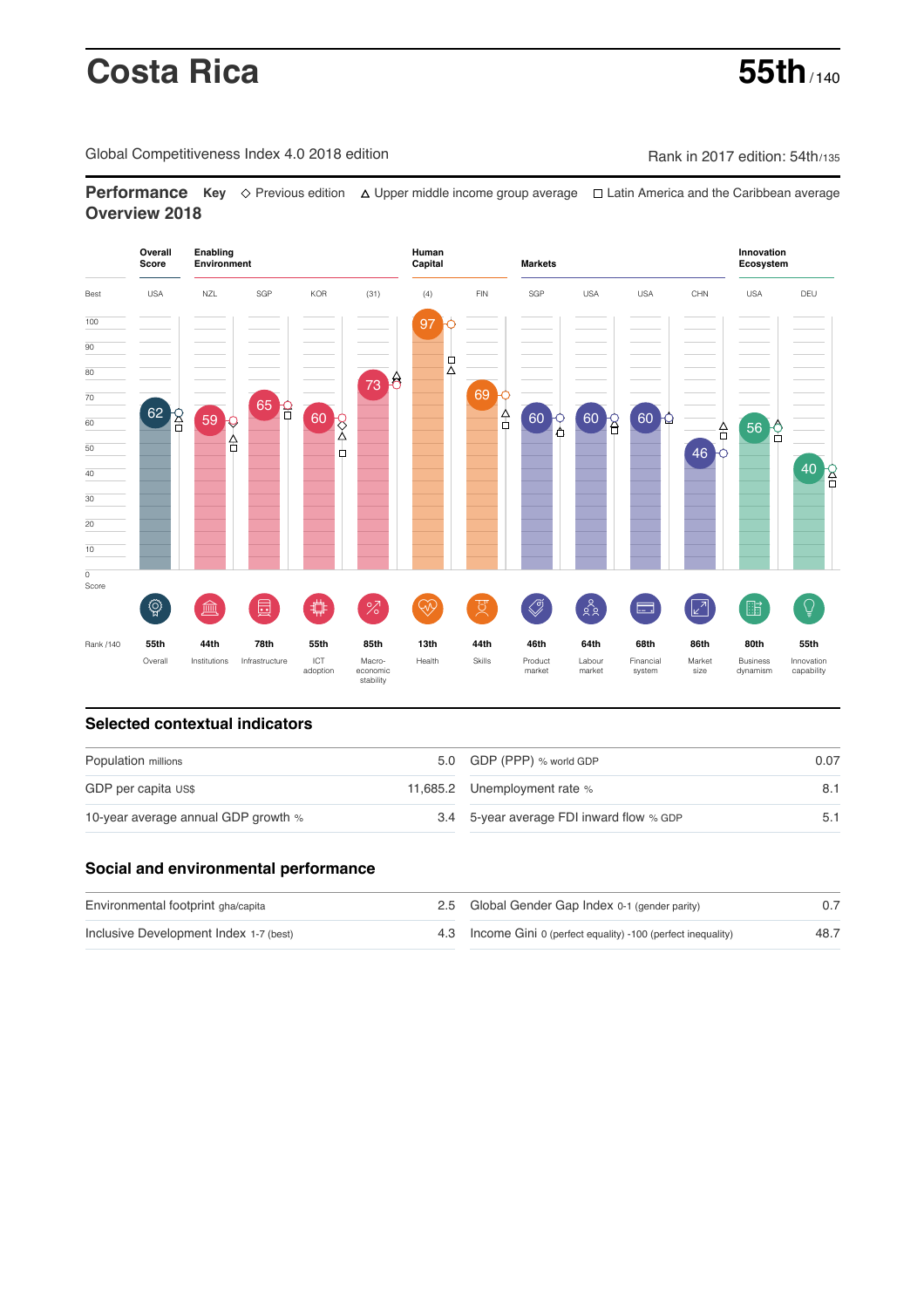# **Costa Rica 55th**/140

| <b>Index Component</b>                                                         | Value      | Score *            | Rank/140 | <b>Best Performer</b>        |
|--------------------------------------------------------------------------------|------------|--------------------|----------|------------------------------|
| 寙<br>Pillar 1: Institutions 0-100 (best)                                       |            | 59.1 ↑             | 44       | <b>New Zealand</b>           |
| 1.01 Organized crime 1-7 (best)                                                | 4.6        | 60.2 $\sqrt{ }$    | 81       | Finland                      |
| 1.02 Homicide rate /100,000 pop.                                               | 11.9       | 61.3 $\sqrt{ }$    | 123      | Multiple (9)                 |
| 1.03 Terrorism incidence 0 (very high) -100 (no incidence)                     | 100.0      | $100.0 =$          | 1        | Multiple (24)                |
| 1.04 Reliability of police services 1-7 (best)                                 | 4.7        | 61.1 $\uparrow$    | 55       | Finland                      |
| 1.05 Social capital 0-100 (high)                                               | 55.7       | 55.7 个             | 35       | Australia                    |
| 1.06 Budget transparency 0-100 (best)                                          | 53.8       | $53.8 =$           | 67       | Multiple (2)                 |
| 1.07 Judicial independence 1-7 (best)                                          | 4.9        | 64.7 ↓             | 37       | Finland                      |
| 1.08 Efficiency of legal framework in challenging regulations 1-7 (best)       | 3.7        | 44.9 ↓             | 49       | Finland                      |
| 1.09 Freedom of the press 0-100 (worst)                                        | 14.0       | 86.0 ↓             | 10       | Norway                       |
| 1.10 Burden of government regulation 1-7 (best)                                | 2.6        | 26.5 ↑             | 124      | Singapore                    |
| 1.11 Efficiency of legal framework in settling disputes 1-7 (best)             | 3.7        | 44.3 ↑             | 71       | Singapore                    |
| 1.12 E-Participation Index 0-1 (best)                                          | 0.77       | 77.0 ተ             | 56       | Multiple (3)                 |
| 1.13 Future orientation of government 1-7 (best)                               | 3.5        | 41.1 ↓             | 84       | Singapore                    |
| 1.14 Incidence of corruption 0-100 (best)                                      | 59.0       | 59.0 ↑             | 35       | New Zealand                  |
| 1.15 Property rights 1-7 (best)                                                | 5.0        | 66.7 ↑             | 37       | Finland                      |
| 1.16 Intellectual property protection 1-7 (best)                               | 4.8        | 64.0 ↓             | 35       | Finland                      |
| 1.17 Quality of land administration 0-30 (best)                                | 17.5       | $58.3 =$           | 56       | Singapore                    |
| 1.18 Strength of auditing and reporting standards 1-7 (best)                   | 5.2        | 69.6 ↑             | 39       | Finland                      |
| 1.19 Conflict of interest regulation 0-10 (best)                               | 6.0        | 60.0 ↑             | 54       | Multiple (2)                 |
| 1.20 Shareholder governance 0-10 (best)                                        | 3.7        | 37.0 ↓             | 112      | Kazakhstan                   |
| 曼<br>Pillar 2: Infrastructure 0-100 (best)                                     | ÷,         | 65.1 ↑             | 78       | Singapore                    |
| 2.01 Road connectivity index 0-100 (best)                                      | 42.3       | $42.3 =$           | 111      | <b>United States</b>         |
| 2.02 Quality of roads 1-7 (best)                                               | 2.7        | 28.5 ↑             | 124      | Singapore                    |
|                                                                                | n/a        | n/a                | n/a      |                              |
| 2.03 Railroad density km of roads/square km                                    | 2.2        | 19.5 个             | 108      | Multiple (20)<br>Switzerland |
| 2.04 Efficiency of train services 1-7 (best)                                   |            |                    |          |                              |
| 2.05 Airport connectivity score                                                | 26,539.3   | 43.3 $\sqrt{ }$    | 77       | Multiple (8)                 |
| 2.06 Efficiency of air transport services 1-7 (best)                           | 4.5        | 59.0 ↓             | 69       | Singapore                    |
| 2.07 Liner Shipping Connectivity Index 0-157.1 (best)                          | 12.8       | 12.8 $\sqrt{ }$    | 76       | Multiple (4)                 |
| 2.08 Efficiency of seaport services 1-7 (best)                                 | 3.5        | 42.4 ተ             | 89       | Singapore                    |
| 2.09 Electrification rate % pop.                                               | 99.2       | 99.2 $\sqrt{ }$    | 79       | Multiple (66)                |
| 2.10 Electric power transmission and distribution losses % output              | 10.8       | $92.9 +$           | 68       | Multiple (9)                 |
| 2.11 Exposure to unsafe drinking water % pop.                                  | 6.2        | $95.7$ ↑           | 34       | Multiple (23)                |
| 2.12 Reliability of water supply 1-7 (best)                                    | 5.8        | 80.7 ተ             | 40       | Switzerland                  |
| ₩<br>Pillar 3: ICT adoption 0-100 (best)                                       |            | 59.6 ↑             | 55       | Korea, Rep.                  |
| 3.01 Mobile-cellular telephone subscriptions /100 pop.                         | 180.2      | $100.0 =$          | 3        | Multiple (68)                |
| 3.02 Mobile-broadband subscriptions /100 pop.                                  | 116.6      | n/a                | 15       | <b>United Arab Emirates</b>  |
| 3.03 Fixed-broadband Internet subscriptions /100 pop.                          | 15.2       | $30.3$ ↑           | 57       | Switzerland                  |
| 3.04 Fibre Internet subscriptions /100 pop.                                    | 0.2        | n/a                | 77       | Korea, Rep.                  |
| 3.05 Internet users % pop.                                                     | 66.0       | 66.0 ↑             | 60       | Iceland                      |
| <sup>%</sup> Pillar 4: Macroeconomic stability 0-100 (best)                    |            | 73.0 ↓             | 85       | Multiple (31)                |
| 4.01 Inflation annual % change                                                 | 0.8        | 100.0 $\uparrow$   | 1        | Multiple (74)                |
| 4.02 Debt dynamics 0-100 (best)                                                | 46.0       | 46.0 ↓             | 105      | Multiple (36)                |
| Ģy<br>Pillar 5: Health 0-100 (best)                                            |            | 97.4 $\uparrow$    | 13       | Multiple (4)                 |
| 5.01 Healthy life expectancy years                                             | 71.2       | 97.4 ተ             | 12       | Multiple (4)                 |
| Pillar 6: Skills 0-100 (best)                                                  |            | 69.1 $\sqrt{ }$    | 44       | <b>Finland</b>               |
|                                                                                |            |                    |          |                              |
| 6.01 Mean years of schooling Years<br>6.02 Extent of staff training 1-7 (best) | 8.6<br>4.4 | $57.3 =$<br>57.0 ↑ | 83<br>38 | Finland<br>Switzerland       |
|                                                                                | 5.0        | 66.4 ↓             | 20       | Switzerland                  |
| 6.03 Quality of vocational training 1-7 (best)                                 |            |                    |          |                              |
| 6.04 Skillset of graduates 1-7 (best)                                          | 4.9        | 65.1 ↓             | 24       | Switzerland                  |
| 6.05 Digital skills among population 1-7 (best)                                | 5.0        | 66.9 ↓             | 28       | Sweden                       |
| 6.06 Ease of finding skilled employees 1-7 (best)                              | 4.9        | 65.6 ↓             | 19       | <b>United States</b>         |
| 6.07 School life expectancy Years                                              | 15.4       | 85.4 个             | 46       | Multiple (9)                 |
| 6.08 Critical thinking in teaching 1-7 (best)                                  | 3.6        | 43.7 ↓             | 55       | <b>United States</b>         |
| 6.09 Pupil-to-teacher ratio in primary education Ratio                         | 12.0       | $95.1$ ↑           | 24       | Multiple (6)                 |